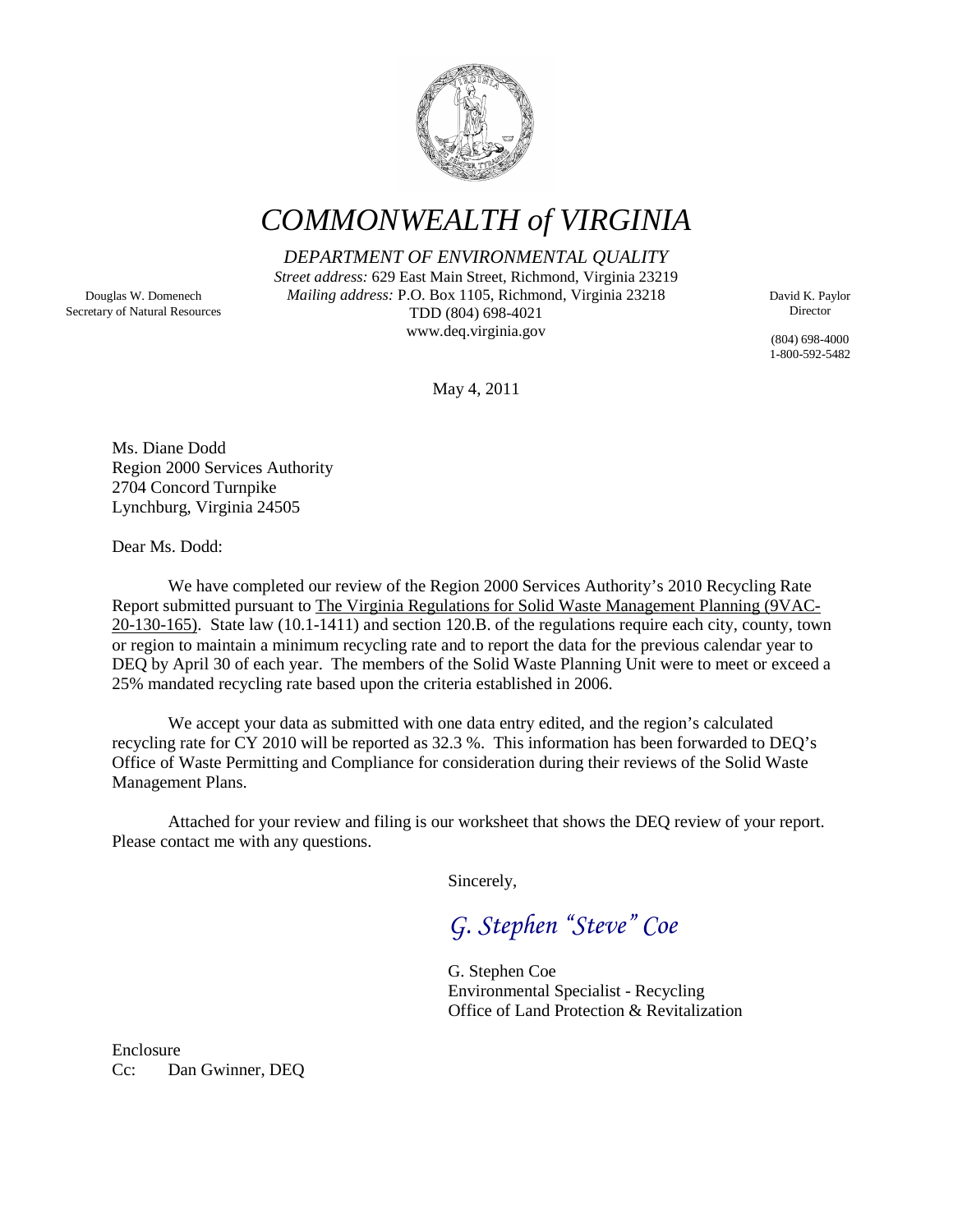| <b>PRMs</b>                                                                     | As Submitted Changes |        | SWPU Region 2000                                                                    |             |
|---------------------------------------------------------------------------------|----------------------|--------|-------------------------------------------------------------------------------------|-------------|
|                                                                                 |                      |        | <b>Submitted RR:</b>                                                                | 32.0%       |
| Paper                                                                           | 55378                | 55378  | <b>DEQ Adjusted RR:</b>                                                             | 32.3%       |
| Metal                                                                           | 6542                 | 6542   |                                                                                     |             |
| <b>Plastic</b>                                                                  | 1276                 | 1276   |                                                                                     |             |
| Glass                                                                           |                      |        | <b>Calculations:</b>                                                                | <b>SWPU</b> |
| Commingled                                                                      | 263                  |        | 263 PRMs/(PRMs + M) x 100                                                           | 27.3%       |
| <b>Yard Waste</b>                                                               | 10052                | 10052  |                                                                                     |             |
| Waste Wood                                                                      | 6199                 | 6199   |                                                                                     |             |
| Textiles                                                                        | 351                  | 351    |                                                                                     |             |
| Tires                                                                           | 859                  |        | 859 (PRMs+C)/(PRMs+C+M) x 100                                                       | 42.0%       |
| Used Oil                                                                        | 186                  | 186    |                                                                                     |             |
| <b>Used Oil Filters</b>                                                         | 18                   | 18     |                                                                                     |             |
| <b>Used Antifreeze</b>                                                          | 6                    | 6      |                                                                                     |             |
| <b>Batteries</b>                                                                | 146                  |        | $146$ M = MSW                                                                       |             |
| Electronics                                                                     | 102                  |        | $102$ C = Credits                                                                   |             |
| <b>Inoperative Motor Vehicles</b>                                               | 0                    | 0      |                                                                                     |             |
| Other grease                                                                    | 202                  | 202    |                                                                                     |             |
| Other pallets                                                                   | 88                   | 88     |                                                                                     |             |
| Total:                                                                          | 81675                | 81675  |                                                                                     |             |
| <b>MSW:</b>                                                                     |                      |        |                                                                                     |             |
| Household                                                                       | 94030                | 94030  |                                                                                     |             |
| Commercial                                                                      | 120565               | 120565 |                                                                                     |             |
| Institutional                                                                   | 3287                 | 3287   |                                                                                     |             |
| Other                                                                           | 0                    | 0      | <b>Base Recycling Rate</b>                                                          | 27.3%       |
| Total:                                                                          | 217882               | 217882 |                                                                                     |             |
| <b>Credits:</b>                                                                 |                      |        |                                                                                     |             |
| <b>Recycling Residue</b>                                                        | $\mathbf 0$          |        |                                                                                     |             |
|                                                                                 |                      |        | Adjusted RR # 1                                                                     | 42.0%       |
| <b>Solid Waste Reused</b>                                                       | 26657                | 24699  |                                                                                     |             |
| various C&D, furniture, mulch, pallets                                          |                      |        | Adjusted RR # 2                                                                     | 42.0%       |
| Non MSW Recycled                                                                | 49359                | 4277   |                                                                                     |             |
| R/R rails, sludge composted                                                     |                      |        | (Max of 5%) Credits:                                                                | 32.3%       |
| <b>Credits Total Tons</b>                                                       | 76016                | 28976  |                                                                                     |             |
|                                                                                 |                      |        | Final RR:                                                                           | 32.3%       |
| <b>Source Reduction</b>                                                         | 0.00%                | 0.00%  |                                                                                     |             |
| Notes: R/R rails not solid waste as generated.                                  |                      |        |                                                                                     |             |
| **DEQ deleted 1,908 tons of mulch fromRegion 2000 shipped off site to be used a |                      |        |                                                                                     |             |
|                                                                                 |                      |        | **DEQ deleted 45,082 tons of r/r rails from Bedford City melted to blasting materia |             |